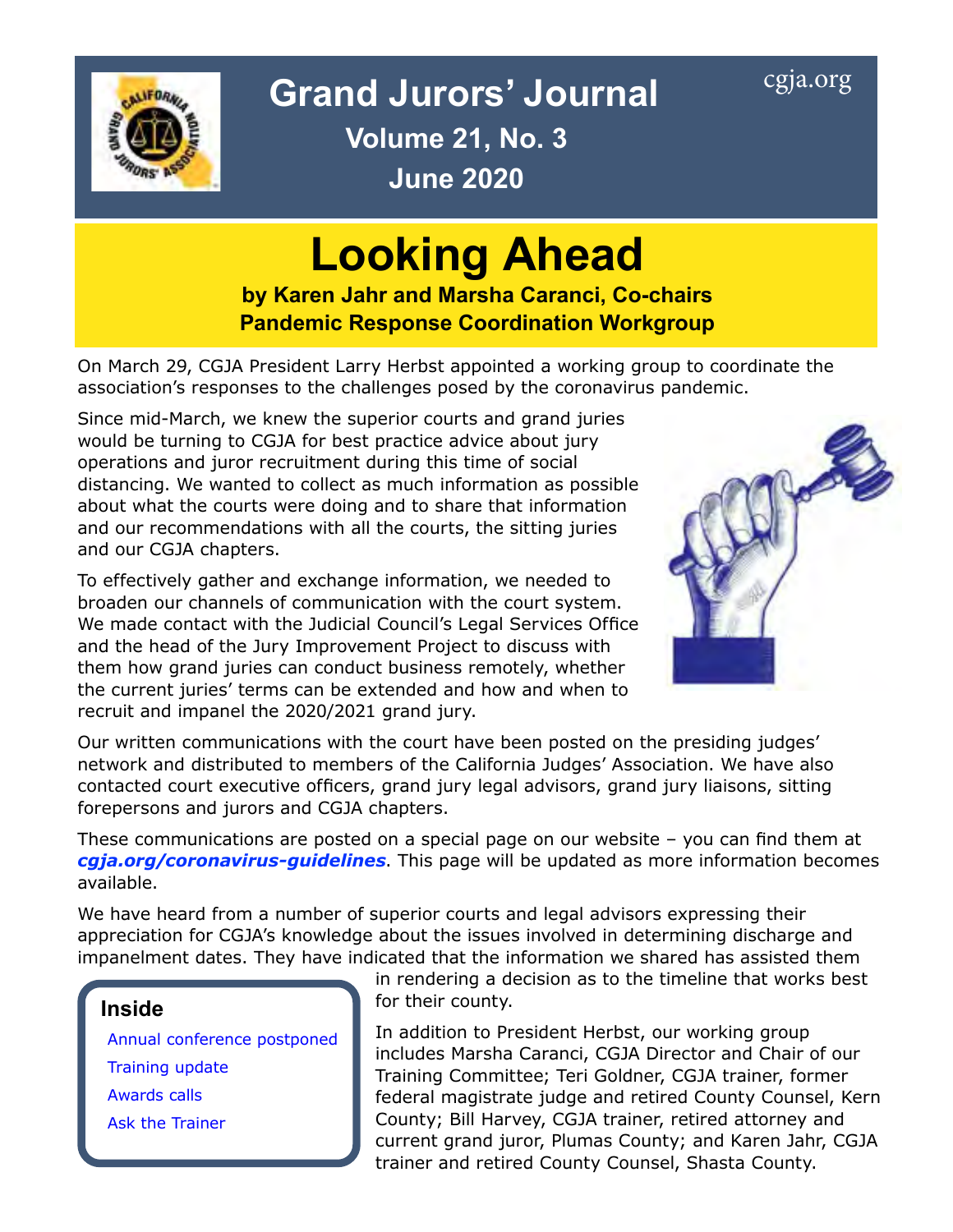<span id="page-1-0"></span>Volume 21 No. 3 CGJA Journal June 2020

### **Annual Conference Postponed by Lloyd Bell, Chair, Annual Conference Committee**

Due to the uncertainties that we in California are experiencing as a result of the COVID-19 pandemic, the CGJA Board of Directors has decided to postpone the 2020 CGJA Annual Conference, originally scheduled for October 25-26, 2020 at the Hilton in San Rafael.

We envision that the 2021 Annual Conference will be held at the same San Rafael location in the fall of 2021. Details will be announced once they are finalized. Rest assured that all of the reports and information normally received at the annual conference will be communicated to our members directly and posted on the Annual Conference webpage later this year.

The Annual Conference Committee will continue to plan for the Annual Membership Meeting that is required by our bylaws. These details will be forthcoming in the near future as well. Unknown at this time is whether it will be a small in-person gathering at a central location or a virtual meeting with the opportunity for questions and comments from remote participants. Once we make the decision, we will announce it to all of our members.

The board regrets having to take this action, but feels it is in the best interest of the health considerations of our members.



### **Directors Election Update from the Nominations-Elections Committee**

The Nominations-Elections Committee has been working to finalize the slate of candidates for director and will be gathering their candidate statements for publication to CGJA members ahead of the elections. We will conduct the vote electronically via our CGJA website. This option provides a more efficient means to deliver an electronic link to your region's ballot and reduce mail and postage expense – while continuing to ensure ballot integrity and anonymity. Of course, members desiring to vote via a traditional paper ballot may do so.

Look for a July e-blast notification from CGJA with more information about the director's election process and the upcoming vote.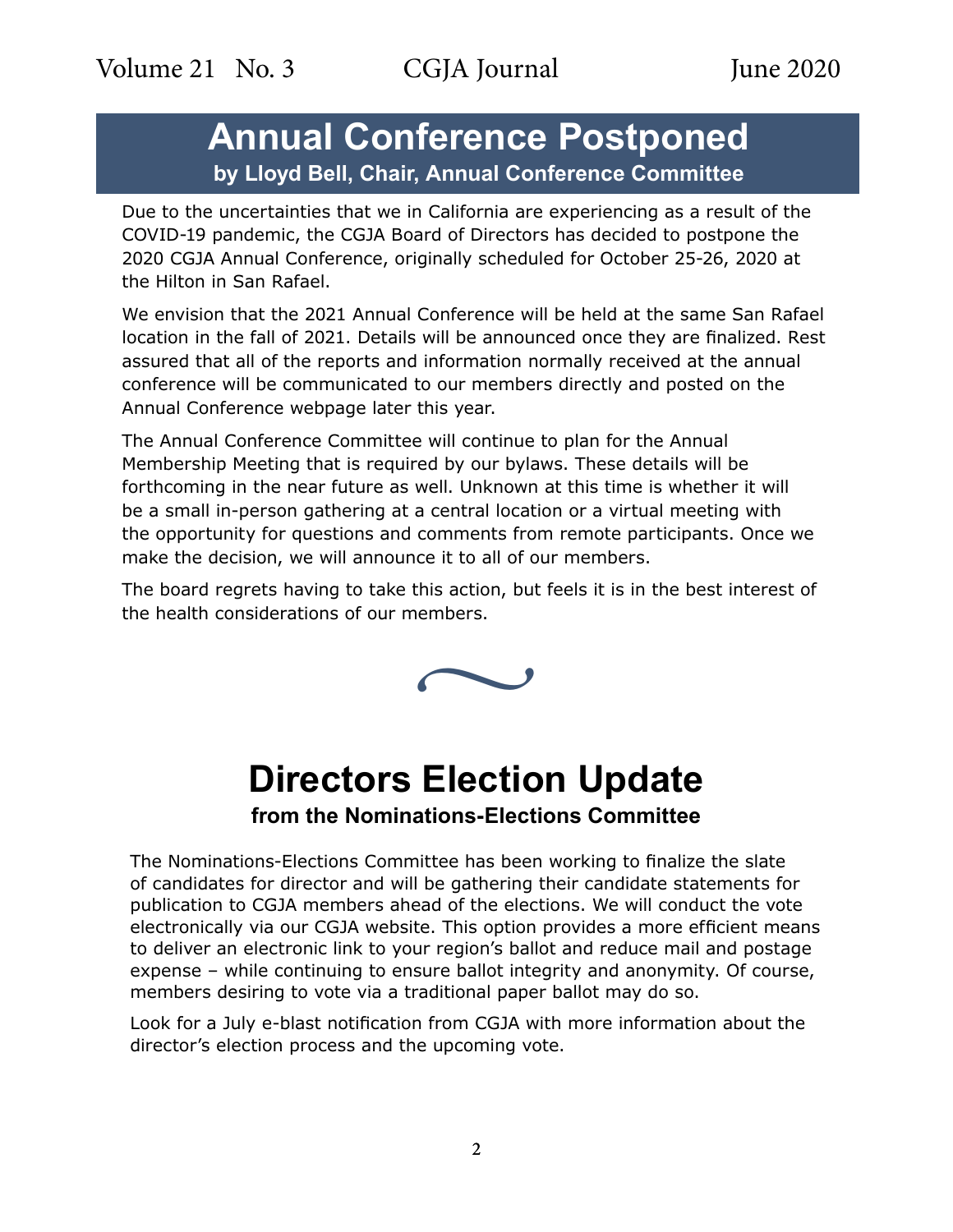### <span id="page-2-0"></span>**2020 CGJA Training Program Update by Marsha Caranci, Chair, Training Committee**

Due to the impact of the coronavirus pandemic, CGJA is having to either reschedule or change the delivery method of most of our training seminars and workshops previously scheduled for this summer. Many courts are still trying to decide how best to deal with possible extensions of the current grand jury term, as well as recruiting for and impaneling the next jury.

The CGJA **Pandemic Response Coordination Workgroup** has communicated with the courts, legal advisors and current jurors several times (see [article on page 1\)](#page-0-0). We have asked the court in each county to let us know what they decide to do regarding impaneling the grand jury this year.

Based on the information we've received as of the writing of this article, we expect about 10 courts to impanel on schedule, another dozen or so to extend the current term through December and switch in January to a calendar-year grand jury (upon approval of the Board of Supervisors), and another 24 or so to extend the current term anywhere from one to six months before impaneling a new jury (which would then serve a shortened term to end around June 30, 2021). Some courts are still trying to decide what to do.

The CGJA training program is adjusting to all of these changes and will be training as we can (remotely if necessary) when new juries are sworn in. That means our training season will extend for about seven months this year instead of the usual seven weeks.

Our Foreperson and Pro Tem Workshops, Legal Advisor Workshops, and the fall Report Writing Workshops are also affected. The workshops scheduled for July have been postponed, and we are waiting to see how things unfold before deciding how and when to reschedule them.

The good news is that we have completed the review and revisions for our curriculum, and it is ready to go. We will be introducing a new scenario and new interview videos this year. We have a staff of 29 CGJA trainers preparing to present our workshops as we are able to do so. We are fortunate to have eleven new trainers coming on board – they are currently attending our annual New Trainer Orientation sessions using Zoom.

We have all had to adjust to a different way of life due to the pandemic. I can assure you that the CGJA training program is adjusting and proceeding with the important work of providing the tools and knowledge that grand jurors need to be successful.

Please *[contact me](mailto:cgjatraining%40cgja.org?subject=CGJA%20Training)* if you have any questions about our 2020-2021 CGJA training program.

Letters *Send your thoughts or opinions on CGJA or grand jury matters to [editor@cgja.org](mailto:editor%40cgja.org?subject=)***.**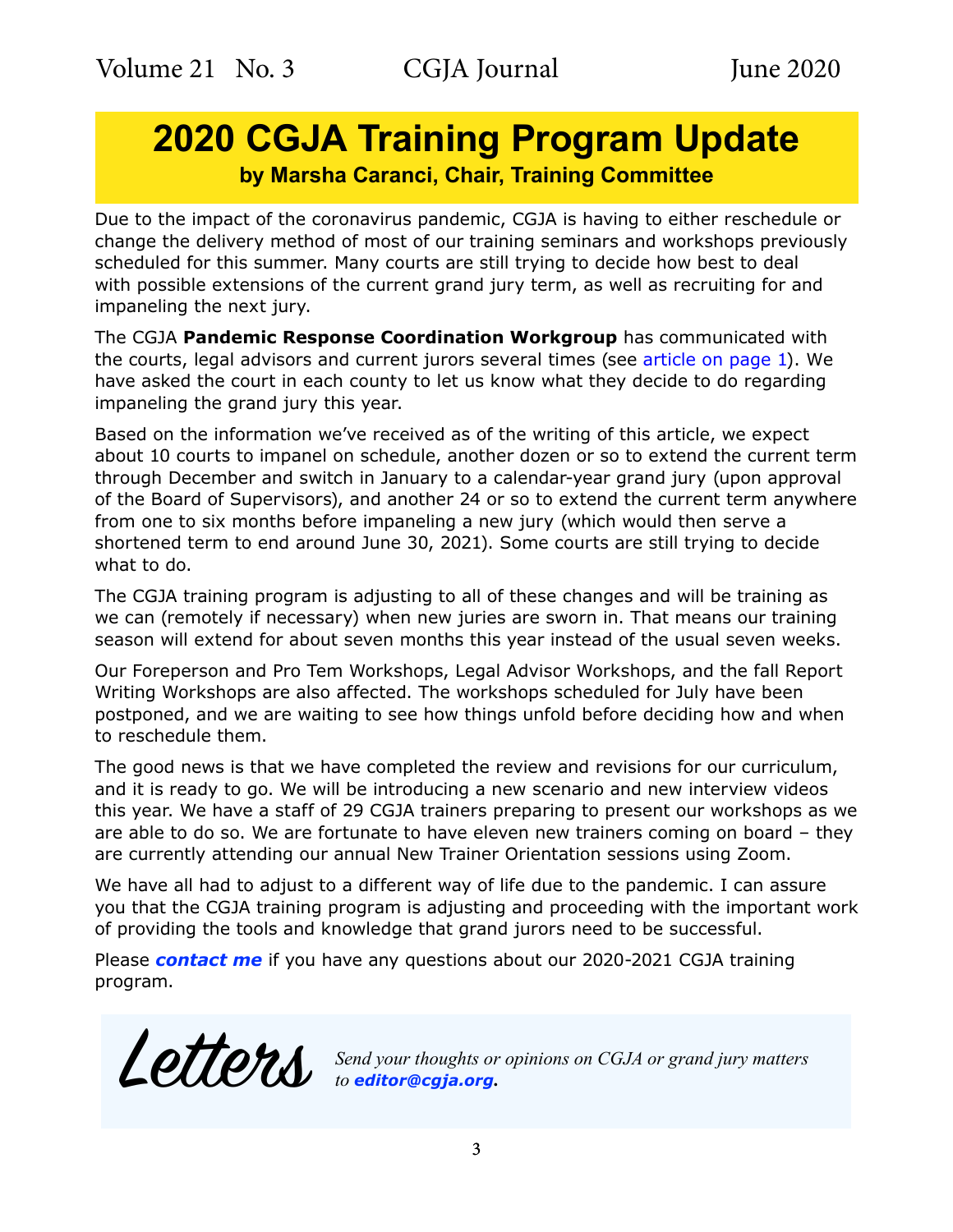### <span id="page-3-0"></span>**Call for Rolando Service Award Nominations**

### **by Joann Landi, Chair, Awards Committee**

Each year the CGJA honors a member for outstanding service to our organization. The award is usually presented at the Annual CGJA Conference. However, due to its postponement, the award would be presented at our required Annual Membership Meeting, with recognition also provided at next year's conference.

We look to the members of CGJA to nominate members they consider worthy of receiving this prestigious award. Nominations will be accepted for consideration by the Angelo Rolando Service Award Committee until August 28, 2020. Nominations may be submitted via postal mail or email.

In arriving at a decision to nominate someone you believe deserving, please consider that this award is for past service and not for anticipated service in future years. Some factors you may wish to consider:

- 1. Substantive participation at both the state and county level in support of CGJA goals and objectives.
- 2. Has demonstrated exceptional leadership skills and is unusually effective in completing projects.
- 3. A nominee must be a current member of CGJA, and there will be no multiple awards.
- 4. The currently serving CGJA president is not eligible to receive this award in that year.
- 5. Past recipients are not eligible for renomination.

Make the nomination online at cgja.org/form/rolando-award-nomination. You will need to have the following information available:

Name of Nominee

Nominee's City

Nominee's County

Nominated by

Nominator's Phone

Nominator's email

Supporting Information

Or send me the above information by *[email](mailto:joannelandi%40aol.com?subject=CGJA%20Rolando%20Award)* or mail (178 South Palomar Drive, Palomar Park 94062). If you have any questions regarding the nomination process, please *[contact me](mailto:joannelandi%40aol.com?subject=CGJA%20Rolano%20Award)* by email or phone 650-365-4184.

#### *Have you changed your email address lately?*

If so, please let us know. We will update the membership list.

Send note to *[editor@cgja.org](mailto:editor%40cgja.org?subject=email%20address%20change)*.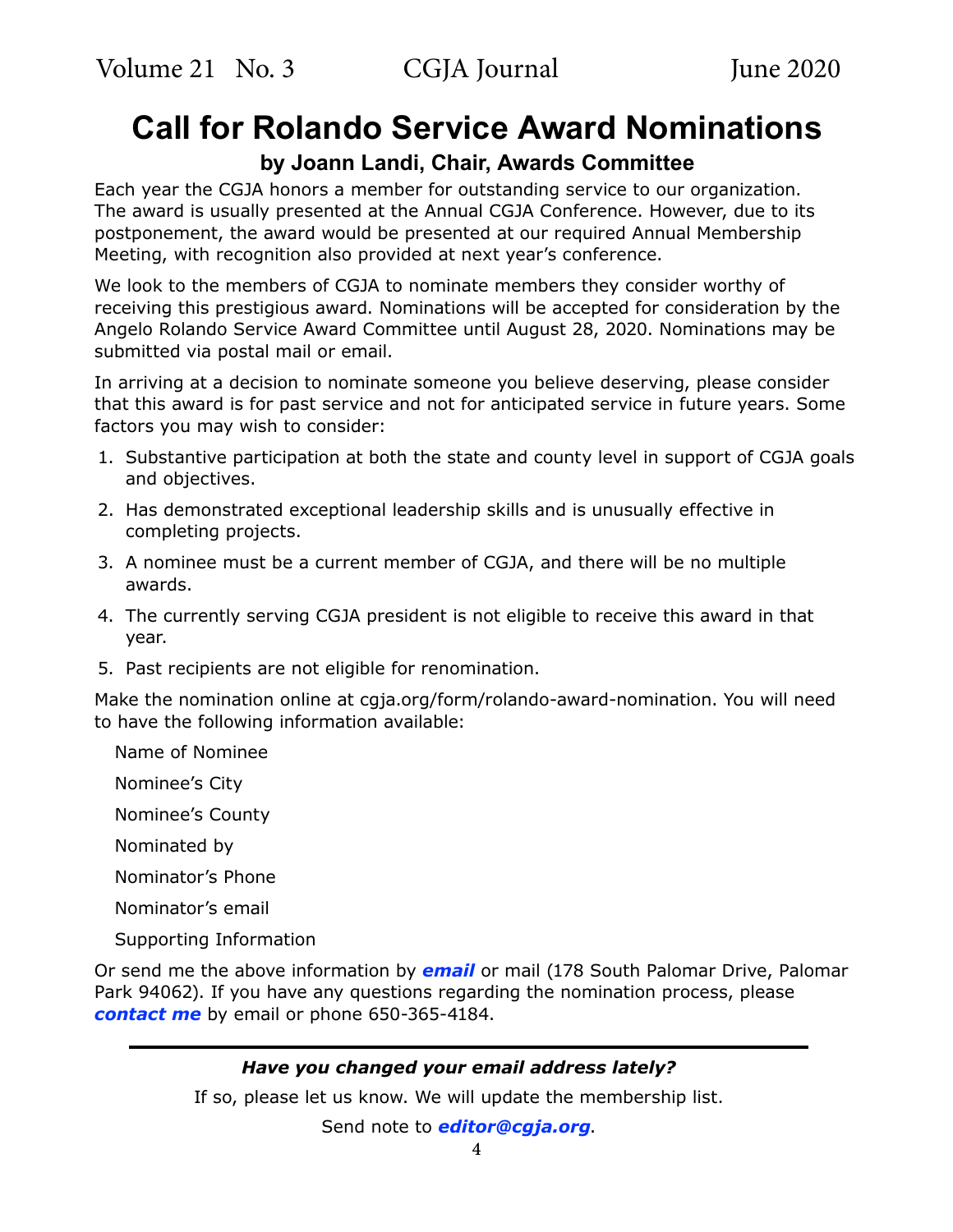## <span id="page-4-0"></span>Ask the Trainer by Marsha Caranci, CGJA Training Chair



This regular column allows the CGJA training team to share with *Journal* readers our responses to questions we receive from grand jurors. Please remember: You may not take any response as legal advice;and you should contact your local legal advisor to answer any question that might divulge confidential information.

Please submit your questions to me at *[cgjatraining@cgja.org](mailto:cgjatraining@cgja.org?SUBJECT=CGJA training)*. Our response to your edited or redacted question might appear in a future edition of the *Journal*.

#### **Q. We are working on a report from one of our jail inspections, and we haven't found any problems. Can our report simply state that everything is okay?**

**A**. While the grand jury is required to "inquire into" the management of "public prisons," there is no report required. If your initial inquiry did not uncover any issues or problems that required further investigation, then the jury can choose to not issue a report at all.

Remember that a report cannot be based on just an inquiry – a full investigation is required so that any information gathered by the jury can be verified. All reports must include findings based on documented evidence (PC §916). If you have gathered evidence that leads you to conclude that the jail administrators are doing something exceptionally well and you wish to write a report on that, be sure that you include the verified facts that lead you to that conclusion, and then state your finding in a positive way. No recommendation is needed if a finding does not identify a problem.

You may find the document "Reporting on Jails and Prisons" helpful. You can find it here: *[cgja.org/sample-documents#JailsPrisons](http://cgja.org/sample-documents#JailsPrisons)*.

#### **Q. Can an exit interview be conducted using a conference call or video conferencing?**

**A**. Yes. See our FAQ No. 45 and No. 47 (*[cgja.org/grand-jury-faqs](https://cgja.org/grand-jury-faqs)*). Many juries are having trouble scheduling in-person interviews because of stay-at-home orders, so this might be a reasonable option for this year as long as you follow the recommended interview procedures.

Remember that the exit interview should take place at least a couple of weeks before the date you plan to send the report to the judge so that you can make any needed changes and have the full panel approve the changes before it is finalized. If you find out, for instance, that something you were going to recommend is now being done or would now be impossible to do, you would want to conduct some further investigation to verify that and then modify the Discussion, Findings and Recommendations parts of your report appropriately. A negative finding might turn into a positive finding, based on new verified facts. So allow plenty of time to re-investigate, rewrite, and get the report reviewed by your legal advisor and approved.

*Continued on next page*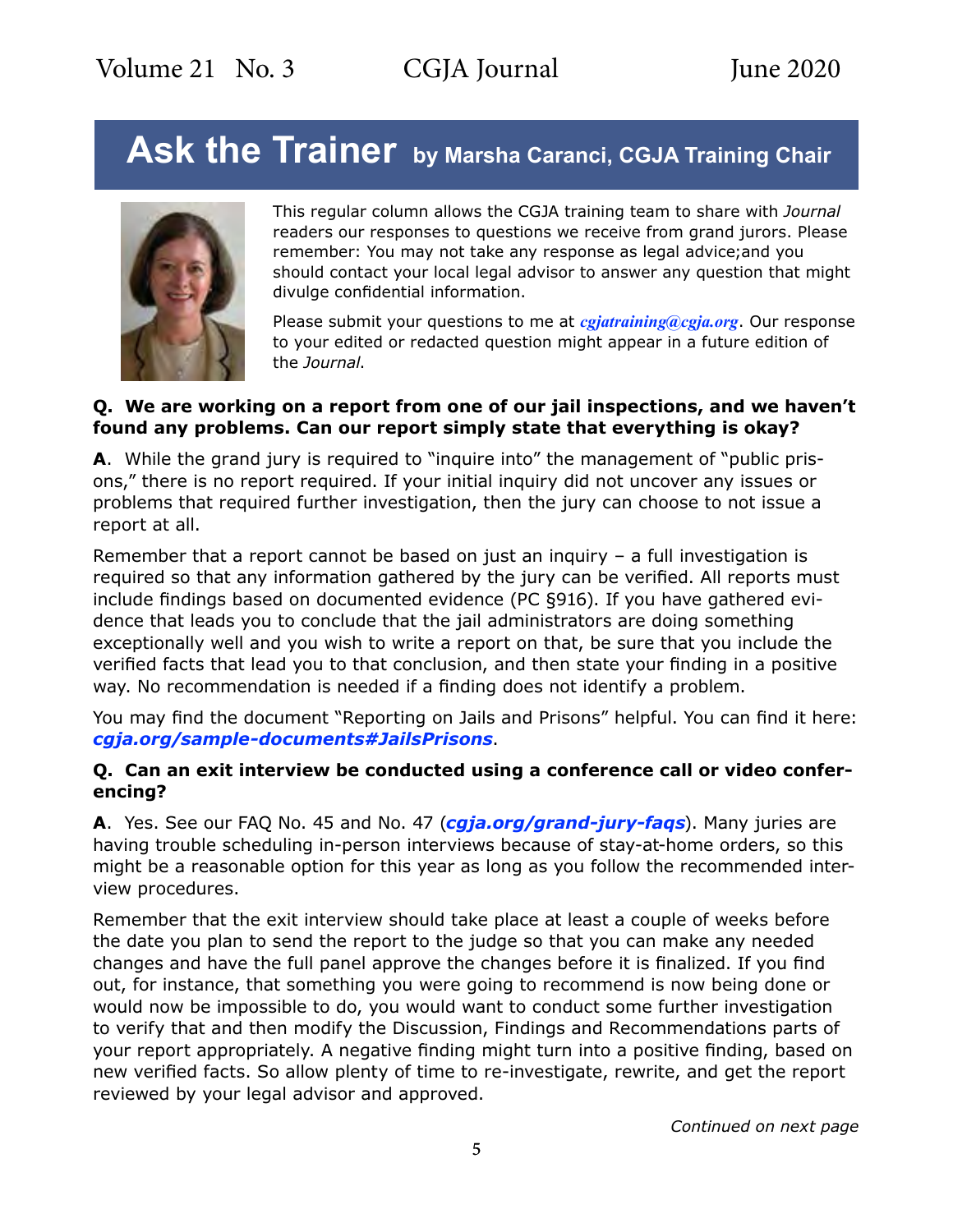*Continued from preceding page* **Ask the Trainer**

#### **Q. We know we are required to provide a copy of each individual report to the affected agency two working days prior to its public release. Is it OK to send it by email? If not, what is the best method for delivery – registered mail? hand delivery?**

**A**. Hand delivery with a signed receipt is usually the best, but due to the current stayat-home orders we believe that using the US Postal Service for delivery is fine. Certified mail is better than registered mail, since you will automatically receive proof of delivery, but it could take several days. You might want to alert the addressee by email or phone if you are going to use this method even though you will receive proof of delivery. If your procedures manual doesn't allow for this method of delivery, you may need to get a super majority vote of approval from the full panel to amend your procedures.

An email with the report attached is also possible, but only if the recipient agrees to this method and is willing to respond "report received" to your email. You should password-protect the attached report and then telephone the recipient to give them the password. Remind the recipient that the report is to remain confidential until it is publicly released.

**A final note from the CGJA Training team**: Congratulations to the 2019/2020 grand jurors who are nearing the end of their term and to those who have completed most of their work but have had their terms extended. We wish to thank you for your hard work this year, especially during the challenging times these past two months have brought us. We look forward to training the new grand jurors in your county whenever they are able to be impaneled.

We hope you will continue to support the grand jury system by joining CGJA so that we can continue to provide training and resources to juries throughout the state. Do so by going to *[cgja.org](http://www.cgja.org)*, then click on the "Join/Renew" button. You can also support the grand jury locally by joining a CGJA chapter or by helping to start a chapter if there isn't one in your county.

Thank you for serving your community, and best of luck!

### **Excellence in Reporting Deadline Extended to July 31**

Last call to nominate a quality report or superb media coverage.

See details at

#### *[cgja.org/excellence-reporting-award](http://cgja.org/excellence-reporting-award)*

Questions? Contact *[Barbara Sommer](mailto:basommer%40ucdavis.eu?subject=CGJA%20EIR%20query)* EIR Subcommittee chair